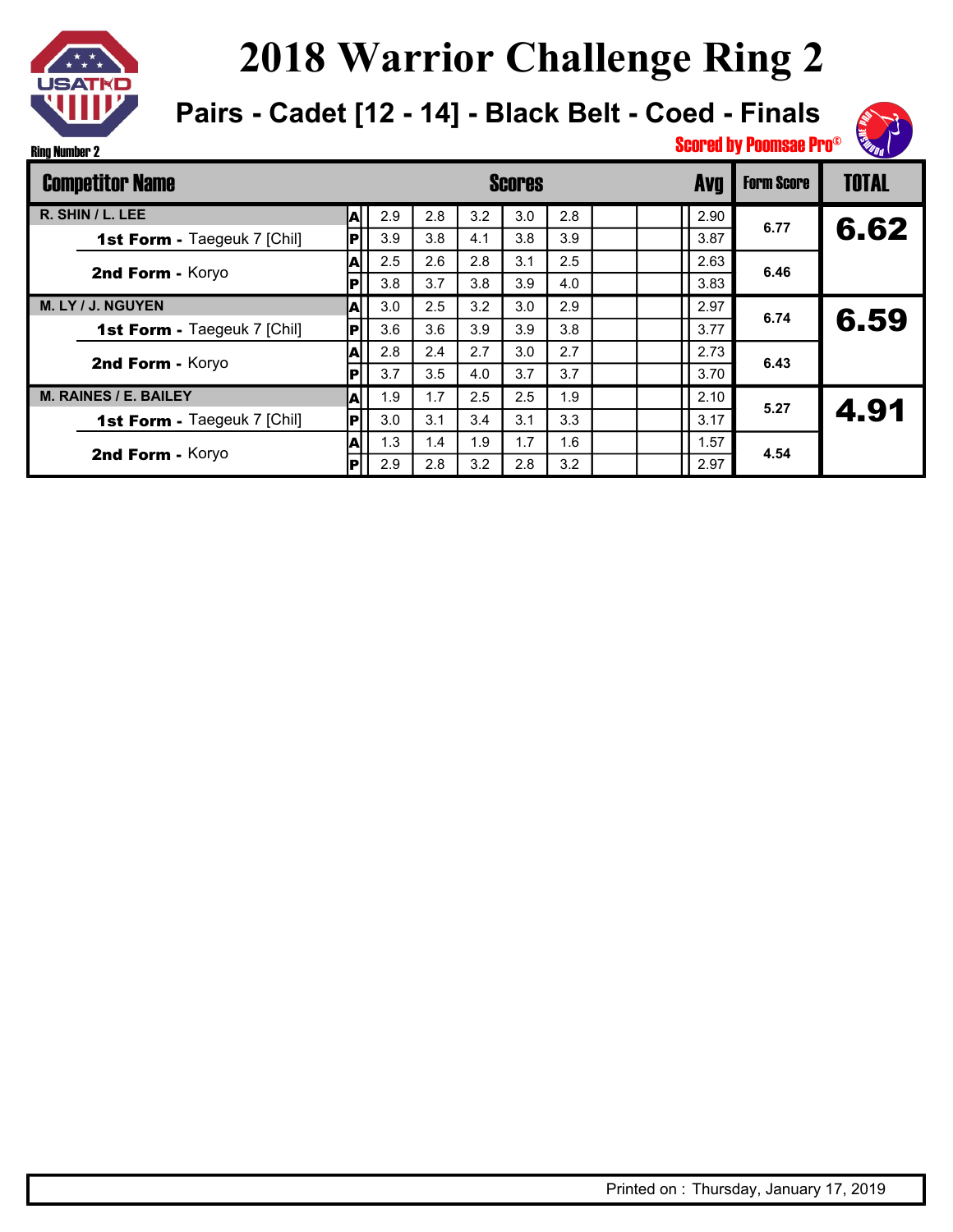

Ring Number 2

# **2018 Warrior Challenge Ring 2**

**Pairs - Under 30 [18 - 30] - Black Belt - Coed - Finals**



| <b>Competitor Name</b>             |             |     |     |     | <b>Scores</b> |     |  | <b>Avg</b> | <b>Form Score</b> | <b>TOTAL</b> |
|------------------------------------|-------------|-----|-----|-----|---------------|-----|--|------------|-------------------|--------------|
| D. MASALLERAS / A. LYKIM           | IA.         | 3.3 | 2.8 | 3.1 | 2.3           | 3.0 |  | 2.97       |                   |              |
| 1st Form - Taegeuk 7 [Chil]        | lPl         | 3.9 | 4.1 | 4.1 | 3.7           | 3.8 |  | 3.93       | 6.90              | 6.87         |
| 2nd Form - Koryo                   | lA.         | 3.3 | 2.8 | 2.9 | 2.8           | 2.9 |  | 2.87       | 6.84              |              |
|                                    | IРI         | 4.0 | 4.3 | 4.0 | 3.9           | 3.9 |  | 3.97       |                   |              |
| K. MILES / R. COUZZART             | A           | 2.2 | 2.9 | 2.5 | 2.1           | 2.1 |  | 2.27       | 5.77              |              |
| <b>1st Form - Taegeuk 7 [Chil]</b> | P           | 3.5 | 3.7 | 3.5 | 3.3           | 3.5 |  | 3.50       |                   | 5.75         |
| 2nd Form - Koryo                   | lА          | 2.2 | 2.8 | 2.5 | 2.3           | 1.5 |  | 2.33       | 5.73              |              |
|                                    | P           | 3.2 | 3.6 | 3.5 | 3.4           | 3.3 |  | 3.40       |                   |              |
| J. HAN / C. THOMPSON               | IA          | 1.9 | 2.5 | 2.5 | 1.9           | 2.1 |  | 2.17       | 5.74              | 5.46         |
| 1st Form - Taegeuk 7 [Chil]        | IPI         | 3.3 | 3.9 | 3.5 | 3.5           | 3.7 |  | 3.57       |                   |              |
|                                    | lA.         | 1.9 | 1.1 | 2.5 | 2.0           | 1.4 |  | 1.77       | 5.17              |              |
| 2nd Form - Koryo                   | $ {\bf P} $ | 3.2 | 3.4 | 3.6 | 3.6           | 3.2 |  | 3.40       |                   |              |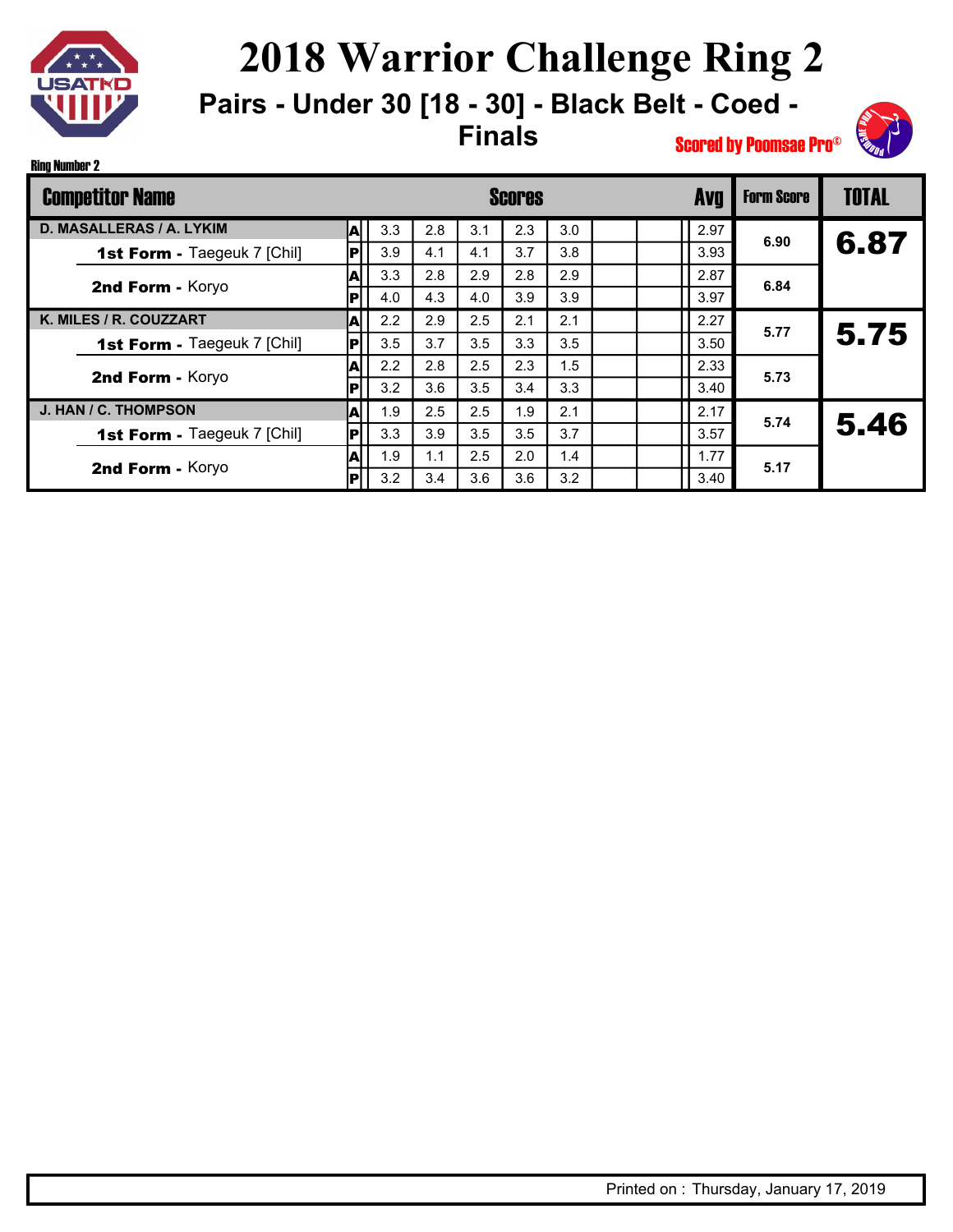

Ring Number 2

#### **2018 Warrior Challenge Ring 2**

**WC -Under 30 [18 - 30] - Black Belt - Female - Finals** 

**2**



| <b>Competitor Name</b>    | <b>Scores</b> |     |     |     |     |     |  |      |      | <b>TOTAL</b> |
|---------------------------|---------------|-----|-----|-----|-----|-----|--|------|------|--------------|
| <b>AMY LYKIM</b>          | A             | 2.8 | 3.2 | 3.0 | 2.6 | 2.7 |  | 2.83 | 6.66 |              |
| 1st Form - Taeback        | IРI           | 3.9 | 4.0 | 3.7 | 3.9 | 3.7 |  | 3.83 |      | 6.73         |
| 2nd Form - Koryo          | A             | 3.0 | 2.3 | 2.9 | 2.7 | 2.9 |  | 2.83 | 6.80 |              |
|                           | P             | 3.9 | 4.2 | 3.9 | 4.1 | 3.8 |  | 3.97 |      |              |
| <b>RENA COUZZART</b>      | A             | 2.5 | 2.9 | 2.5 | 2.6 | 3.0 |  | 2.67 | 6.40 | 6.44         |
| 1st Form - Taeback        | P             | 3.5 | 3.7 | 3.6 | 4.0 | 3.9 |  | 3.73 |      |              |
| 2nd Form - Koryo          | A             | 2.8 | 2.7 | 2.5 | 2.6 | 2.9 |  | 2.70 | 6.47 |              |
|                           | IРI           | 3.7 | 3.7 | 3.6 | 4.1 | 3.9 |  | 3.77 |      |              |
| <b>ANNE KEEN</b>          | A             | 2.0 | 2.2 | 2.3 | 2.1 | 2.7 |  | 2.20 | 5.53 |              |
| <b>1st Form - Taeback</b> | IР            | 3.3 | 3.1 | 3.1 | 3.6 | 3.7 |  | 3.33 |      | 5.35         |
| 2nd Form - Koryo          | ΙA            | 1.9 | 1.9 | 2.0 | 1.1 | 2.0 |  | 1.93 | 5.16 |              |
|                           | P             | 2.9 | 3.1 | 3.2 | 3.6 | 3.4 |  | 3.23 |      |              |
| <b>ESTHER POLLEY</b>      | A             | 1.8 | 1.8 | 1.7 | 1.3 | 1.4 |  | 1.63 | 4.66 | 4.72         |
| 1st Form - Taeback        | P             | 3.0 | 2.9 | 3.0 | 3.5 | 3.1 |  | 3.03 |      |              |
| 2nd Form - Koryo          | A             | 1.9 | 1.7 | 2.0 | 1.8 | 1.3 |  | 1.80 | 4.77 |              |
|                           | IPI           | 3.0 | 2.9 | 3.0 | 3.1 | 2.9 |  | 2.97 |      |              |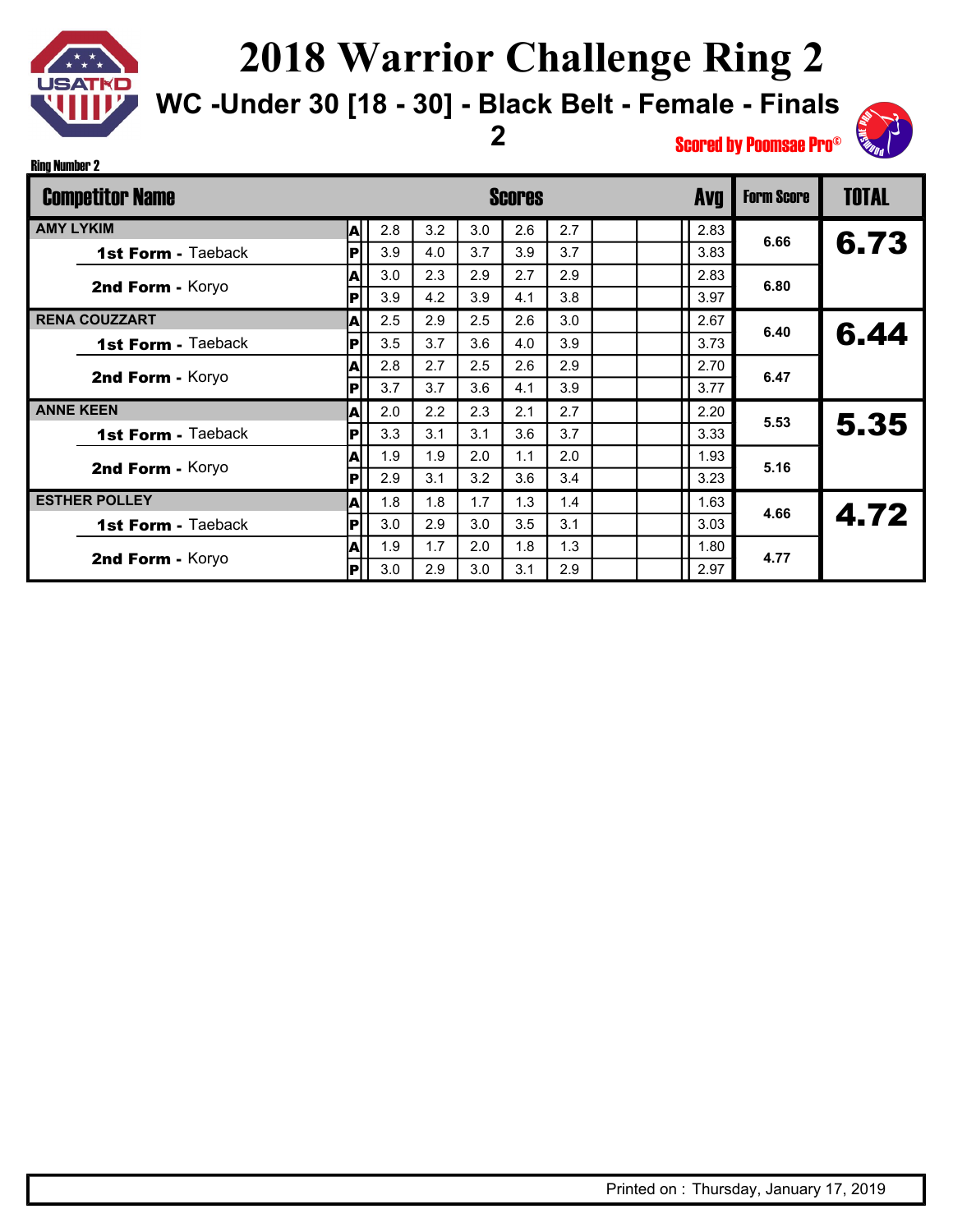

Ring Number 2

### **2018 Warrior Challenge Ring 2**

**WC -Under 30 [18 - 30] - Black Belt - Female - Finals** 

**3**



| <b>Competitor Name</b> |                            |     |     |     |     | <b>Scores</b> |     |      | <b>Form Score</b> | <b>TOTAL</b> |      |
|------------------------|----------------------------|-----|-----|-----|-----|---------------|-----|------|-------------------|--------------|------|
| <b>AMY LYKIM</b>       |                            |     | 2.9 | 2.7 | 2.8 | 3.0           | 2.8 |      | 2.83              | 6.80         |      |
|                        | <b>1st Form - Pyongwon</b> |     | 3.3 | 4.0 | 3.9 | 4.1           | 4.0 |      | 3.97              |              | 6.44 |
|                        | 2nd Form - Keumgang        |     | 2.6 | 2.7 | 2.1 | 1.8           | 2.4 |      | 2.37              | 6.07         |      |
|                        |                            | D   | 3.5 | 3.8 | 3.7 | 3.6           | 4.1 |      | 3.70              |              |      |
| <b>ANNE KEEN</b>       |                            |     | 0.5 | 0.7 | 0.0 | 0.0           | 0.4 |      | 0.30              | 2.87         |      |
|                        | <b>1st Form - Pyongwon</b> |     | 2.5 | 2.5 | 2.7 | 2.7           | 2.5 |      | 2.57              |              | 4.09 |
|                        |                            |     | 2.0 | 2.2 | 1.9 | 2.1           | 2.4 |      | 2.10              | 5.30         |      |
| 2nd Form - Keumgang    |                            | 3.4 | 3.1 | 2.9 | 3.2 | 3.3           |     | 3.20 |                   |              |      |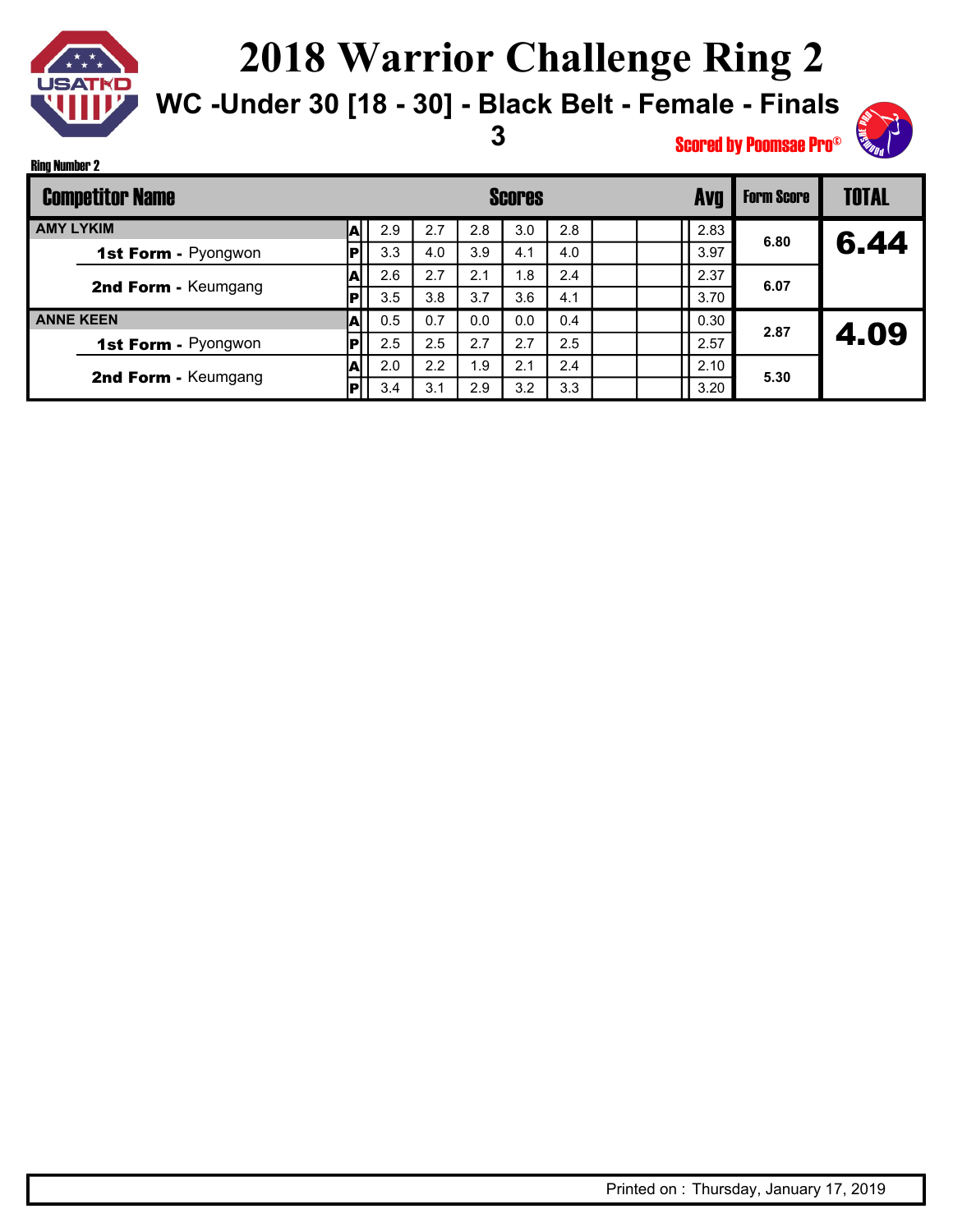

**WC - Cadet (12 - 14) - Black Belt - Female - Finals 1**



| <b>Competitor Name</b>            |     |     |     | <b>Scores</b> |     | <b>Avq</b> | <b>Form Score</b> | <b>TOTAL</b> |      |      |
|-----------------------------------|-----|-----|-----|---------------|-----|------------|-------------------|--------------|------|------|
| <b>LYDIA LEE</b>                  | A   | 3.1 | 3.0 | 3.0           | 3.5 | 3.0        |                   | 3.03         | 6.96 |      |
| 1st Form - Taegeuk 6 [Yuk]        | IР  | 4.0 | 3.8 | 4.0           | 4.1 | 3.7        |                   | 3.93         |      | 6.93 |
| 2nd Form - Taegeuk 5 [Oh]         | A   | 2.9 | 3.0 | 3.0           | 3.0 | 3.1        |                   | 3.00         | 6.90 |      |
|                                   | P   | 3.9 | 4.0 | 3.9           | 3.9 | 3.8        |                   | 3.90         |      |      |
| <b>EMILY BAILEY</b>               | A   | 3.1 | 2.6 | 2.5           | 2.7 | 2.8        |                   | 2.70         | 6.20 | 6.45 |
| <b>1st Form - Taegeuk 6 [Yuk]</b> | P   | 3.5 | 3.5 | 3.5           | 3.5 | 3.5        |                   | 3.50         |      |      |
| <b>2nd Form - Taegeuk 5 [Oh]</b>  | A   | 3.0 | 2.8 | 3.0           | 3.0 | 3.0        |                   | 3.00         | 6.70 |      |
|                                   | P   | 3.3 | 3.6 | 3.8           | 3.8 | 3.7        |                   | 3.70         |      |      |
| <b>MADISON HALL</b>               | ΙA  | 2.7 | 2.4 | 2.3           | 2.4 | 2.6        |                   | 2.47         | 5.90 | 5.99 |
| <b>1st Form - Taegeuk 6 [Yuk]</b> | P   | 3.5 | 3.3 | 3.6           | 3.1 | 3.5        |                   | 3.43         |      |      |
| <b>2nd Form - Taegeuk 5 [Oh]</b>  | A   | 2.8 | 2.6 | 2.6           | 3.2 | 2.7        |                   | 2.70         | 6.07 |      |
|                                   | P   | 3.4 | 3.1 | 3.6           | 3.1 | 3.6        |                   | 3.37         |      |      |
| <b>MYCHAEL RAINES</b>             | A   | 1.7 | 2.2 | 1.1           | 2.1 | 2.4        |                   | 2.00         | 5.17 | 5.29 |
| <b>1st Form - Taegeuk 6 [Yuk]</b> | lPl | 3.3 | 2.7 | 3.0           | 3.2 | 3.3        |                   | 3.17         |      |      |
| <b>2nd Form - Taegeuk 5 [Oh]</b>  | A   | 2.3 | 2.2 | 2.2           | 3.0 | 2.2        |                   | 2.23         | 5.40 |      |
|                                   | P   | 3.2 | 2.8 | 3.1           | 3.2 | 3.2        |                   | 3.17         |      |      |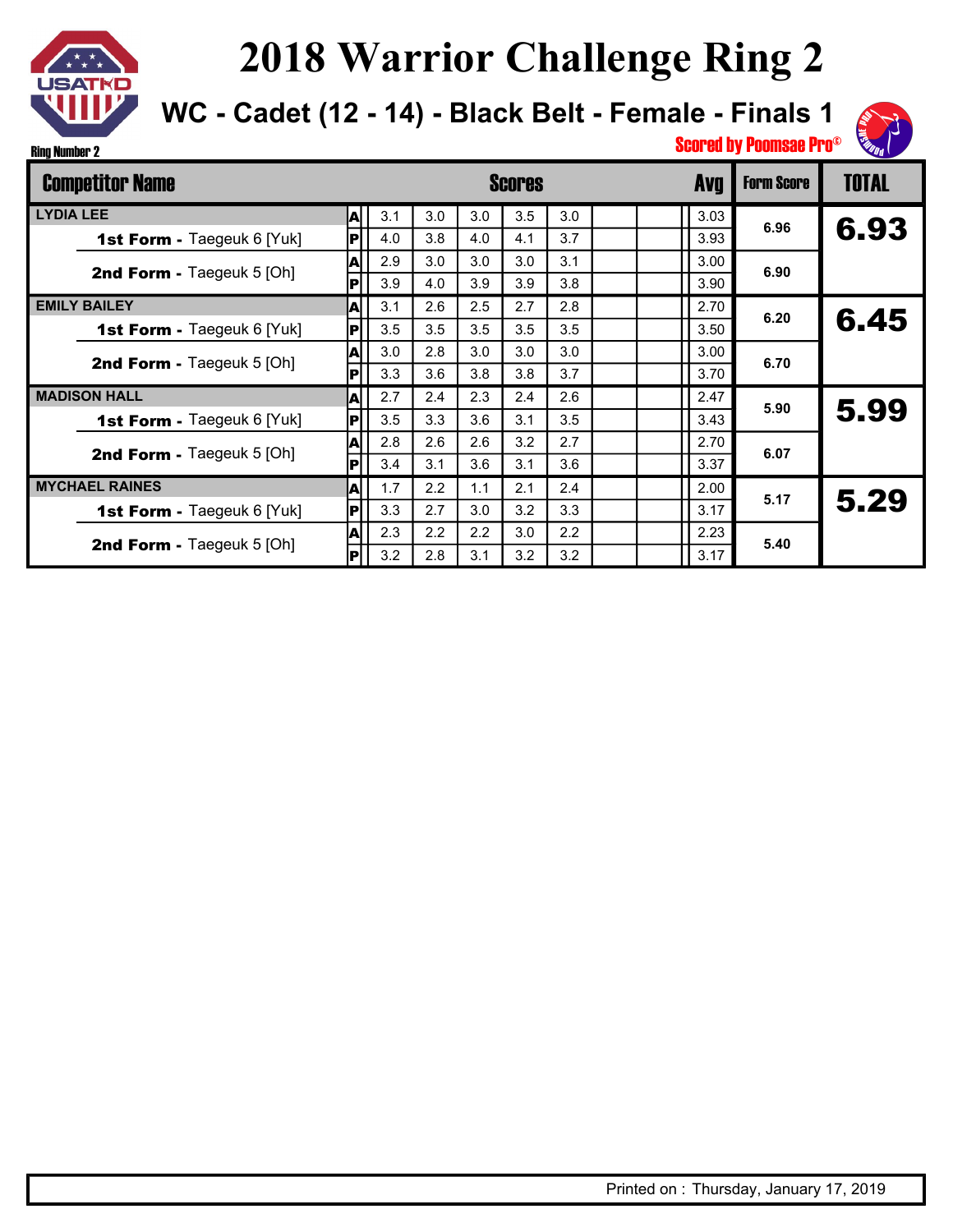

**WC - Cadet (12 - 14) - Black Belt - Female - Finals 2**



| <b>Competitor Name</b>             |     |     |     | <b>Scores</b> | <b>Form Score</b> | <b>TOTAL</b> |  |      |      |      |
|------------------------------------|-----|-----|-----|---------------|-------------------|--------------|--|------|------|------|
| <b>MISTY LY</b>                    | A   | 2.2 | 3.0 | 3.1           | 2.9               | 3.1          |  | 3.00 | 6.87 |      |
| <b>1st Form - Taegeuk 8 [Pal]</b>  | IР  | 3.8 | 3.8 | 3.9           | 4.0               | 3.9          |  | 3.87 |      | 6.85 |
| 2nd Form - Taegeuk 7 [Chil]        | A   | 2.7 | 2.9 | 3.1           | 2.9               | 3.0          |  | 2.93 | 6.83 |      |
|                                    | P   | 3.8 | 4.0 | 3.9           | 3.9               | 3.9          |  | 3.90 |      |      |
| <b>LYDIA LEE</b>                   | A   | 1.9 | 2.9 | 2.7           | 3.4               | 2.7          |  | 2.77 | 6.64 |      |
| <b>1st Form - Taegeuk 8 [Pal]</b>  | P   | 3.9 | 4.0 | 3.9           | 3.8               | 3.8          |  | 3.87 |      | 6.74 |
| 2nd Form - Taegeuk 7 [Chil]        | A   | 2.8 | 2.8 | 2.8           | 3.2               | 3.0          |  | 2.87 | 6.84 |      |
|                                    | P   | 4.0 | 4.0 | 3.9           | 4.0               | 3.6          |  | 3.97 |      |      |
| <b>EMILY BAILEY</b>                | A   | 2.7 | 2.5 | 2.7           | 2.4               | 2.6          |  | 2.60 | 6.00 | 6.05 |
| <b>1st Form - Taegeuk 8 [Pal]</b>  | IР  | 3.5 | 3.4 | 3.6           | 3.3               | 3.2          |  | 3.40 |      |      |
| 2nd Form - Taegeuk 7 [Chil]        | A   | 2.9 | 2.8 | 2.6           | 2.4               | 2.7          |  | 2.70 | 6.10 |      |
|                                    | P   | 3.5 | 3.3 | 3.4           | 3.3               | 3.5          |  | 3.40 |      |      |
| <b>AVERY PARK</b>                  | A   | 2.5 | 2.1 | 1.9           | 2.1               | 2.3          |  | 2.17 | 5.57 | 5.30 |
| <b>1st Form - Taegeuk 8 [Pal]</b>  | lPl | 3.7 | 3.1 | 3.4           | 3.4               | 3.4          |  | 3.40 |      |      |
| <b>2nd Form - Taegeuk 7 [Chil]</b> | A   | 1.6 | 2.1 | 0.8           | 1.9               | 1.4          |  | 1.63 | 5.03 |      |
|                                    | P   | 3.6 | 3.3 | 3.3           | 3.6               | 3.0          |  | 3.40 |      |      |